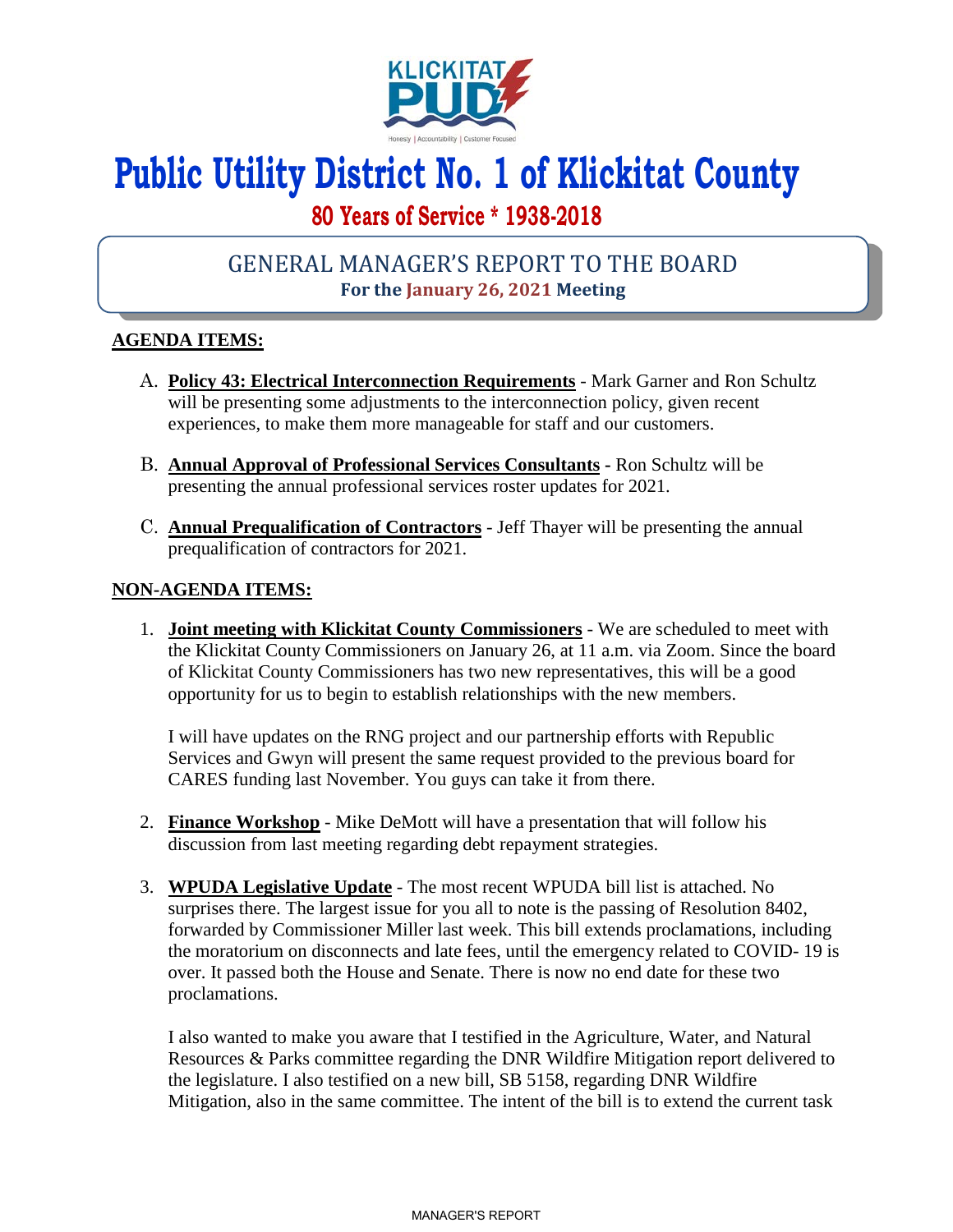force work between utilities and DNR. Everyone who was registered in the session registered in support of the bill, including DNR.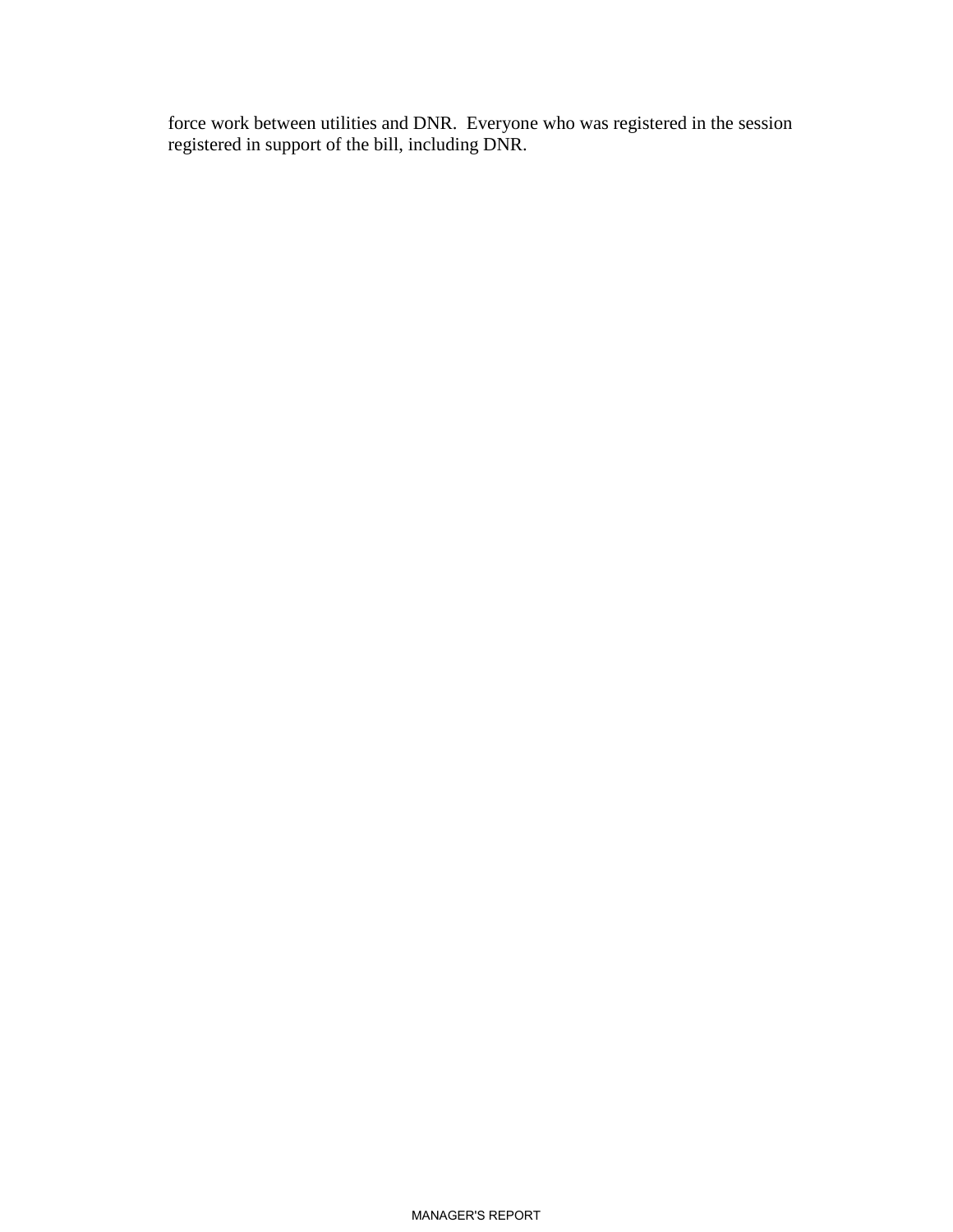

#### **WPUDA 3-2-1 Weekly Bill Report January 15, 2021**

#### **[SB 5008](https://app.leg.wa.gov/billsummary?BillNumber=5008&Initiative=false&Year=2021) Extending the business and occupation tax exemption for amounts received as credits against contracts with or funds provided by the Bonneville power administration and used for low-income ratepayer assistance and weatherization.**

- The bill is a WPUDA priority bill that will provide support for low-income assistance programs by enacting a Business and Occupation Tax exemption on credits returned to utilities by the Bonneville Power Administration for achieved conservation and using the tax savings for customer assistance and weatherization.
- A hearing was held on the bill in the Senate Environment, Energy and Technology committee which drew no opposition. The bill is scheduled for executive session January 21, 2021.

WPUDA supports the bill that would provide funding to support customers struggling to pay their utility bills during the COVID emergency.

#### **[SCR 8402](https://app.leg.wa.gov/billsummary?BillNumber=8402&Year=2021&Initiative=false) Extending certain gubernatorial orders issued in response to the COVID-19 state of emergency**

- The Senate Concurrent Resolution extends COVID-19 emergency proclamations issued by the governor, including the proclamation imposing a moratorium on utility disconnections and the proclamation waiving and suspending certain provisions of the Public Records Act and the Open Meeting Act, "until the termination of the state of emergency or until rescinded by gubernatorial or legislative action, whichever occurs first."
- The Resolution passed the Senate on a 28-19 vote and was scheduled for a House floor vote today (as of publication of the report the House had not convened).

WPUDA is opposed to the resolution that could extend the moratorium on disconnections for an extended period, resulting in increased arrearages and greater financial pressure on customers and not-for-profit, community-owned utilities.

#### [HB 1091](https://app.leg.wa.gov/billsummary?BillNumber=1091&Initiative=false&Year=2021)[/SB 5231](https://app.leg.wa.gov/billsummary?BillNumber=5231&Initiative=false&Year=2021) **Reducing greenhouse gas emissions by reducing the carbon intensity of transportation fuel.**

- This is a low-carbon fuel standard bill. The legislation would establish a Clean Fuels Program (CFP) limiting the greenhouse gas (GHG) emissions attributable to each unit of transportation fuel (carbon intensity) to 10 percent below 2017 levels by 2028 and 20 percent below 2017 levels by 2035. Of interest to PUDs, is a provision in the bill that would enable PUDs to generate revenue through the sale of credits associated with use of PUD clean energy for transportation purposes. However, the legislation restricts how the revenue may be spent, making it less attractive for PUD participation. In addition, the legislation puts unrealistic constraints on generation of credits from electric vehicle charging, requiring that electric vehicles only be charged when carbon intensity of grid electricity is comparatively low; something that cannot be determined in real time.
- The hearing on the bill began yesterday, January 14<sup>th</sup> in the House Committee on Environment & Energy. However, the list of entities desiring to testify was too long to be accommodated in the allotted time, so the hearing continued this morning, Friday, January 15. The legislation is scheduled for executive session January 21 in the Environment & Energy committee.

WPUDA is opposed to the bill in its current form. While providing electric PUDs with opportunity to generate revenue from the sale of credits generated from electrification of transportation, the requirements in the bill related to how the revenue may be spent by PUDs and uncertainties about the cost increases for petroleum motor fuel undermines its value for utilities. In addition, WPUDA raised concern about requirements associated with the electricity used to charge vehicles.

#### MGR REPORT ITEM 3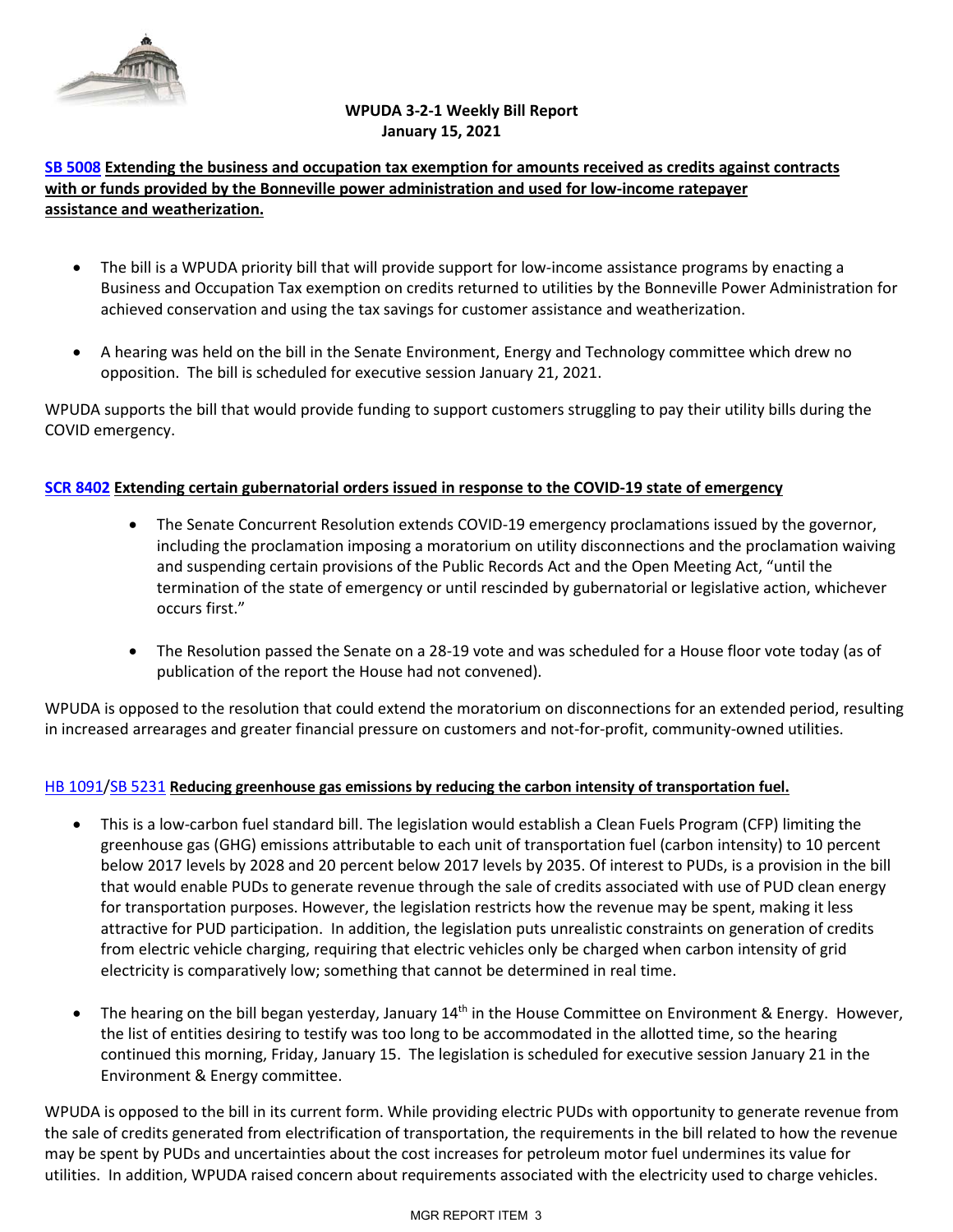## **H=House**

**S= Senate**

| Bill #                     | <b>Short Title/Notes</b>                                                                                                                                                                                                       | <b>Status</b>                               | Sponsor        | Category | <b>Position</b> | <b>Hearing Date</b>                                                               |  |
|----------------------------|--------------------------------------------------------------------------------------------------------------------------------------------------------------------------------------------------------------------------------|---------------------------------------------|----------------|----------|-----------------|-----------------------------------------------------------------------------------|--|
| <b>High Priority Bills</b> |                                                                                                                                                                                                                                |                                             |                |          |                 |                                                                                   |  |
| <b>HB 1050</b>             | Reducing greenhouse gas emissions from fluorinated<br>gases.                                                                                                                                                                   | H Env & Energy                              | Fitzgibbon     | Energy   | Oppose          |                                                                                   |  |
| <b>HB 1084</b><br>SB 5093  | Reducing statewide greenhouse gas emissions by<br>achieving greater decarbonization of residential and<br>commercial buildings.<br>By Request: Office of the Governor                                                          | H Env & Energy                              | Ramel          | Energy   | Concerns        | <b>Environment &amp; Energy</b><br>(House) Public Hearing<br>1/22 @ 10:00 am      |  |
| HB 1091<br>SB 5231         | Reducing greenhouse gas emissions by reducing the<br>carbon intensity of transportation fuel.<br>Low carbon fuel standard bill By Request: Office of the<br>Governor                                                           | H Env & Energy                              | Fitzgibbon     | Energy   | Concerns        | <b>Environment &amp; Energy</b><br>(House) Exec Session<br>1/21 @ 1:30 pm         |  |
| SB 5126                    | Concerning the Washington climate commitment act.<br>Cap and Invest Bill By Request: from the Office of the<br>Governor                                                                                                        | S Environment.<br>Energy, and<br>Technology | Carlyle        | Energy   | Concerns        | Environment, Energy &<br>Technology (Senate)<br>Public Hearing 1/19 @<br>10:30 am |  |
| SB 5168                    | Concerning renewable and nonemitting resources<br>analysis and advisory opinions.                                                                                                                                              | S Environment.<br>Energy, and<br>Technology | Short          | Energy   | Support         |                                                                                   |  |
| <b>HB 1095</b>             | Concerning the taxation of governmental financial<br>assistance programs addressing the impacts of conditions<br>giving rise to a gubernatorial or presidential emergency<br>proclamation<br>By Request: Department of Revenue | H Finance                                   | Walen          | Finance  | Support         | Finance (House) Exec<br>Session 1/19 @ 1:30<br>pm                                 |  |
| <b>SB 5007</b>             | Addressing the economic challenges facing Washington<br>citizens from the COVID-19 pandemic through a<br>temporary reduction in compliance and tax burden on<br>electric utilities<br><b>WPUDA</b> priority                    | S Environment,<br>Energy, and<br>Technology | Van De<br>Wege | Finance  | Support         |                                                                                   |  |

Bill Status Report January 15, 2021 Page 1 of 3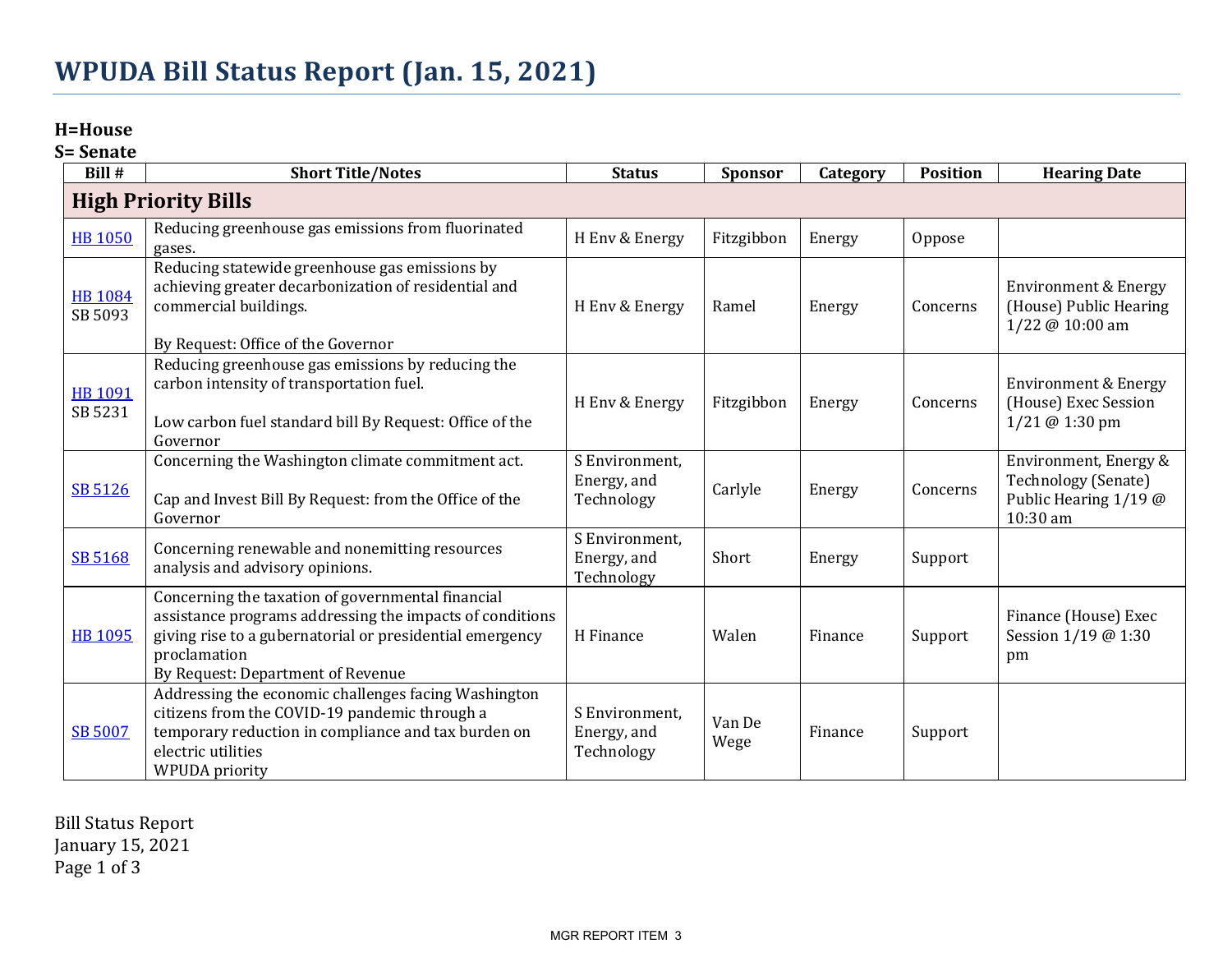| <b>SB 5008</b>               | Extending the business and occupation tax exemption for<br>amounts received as credits against contracts with or<br>funds provided by the Bonneville power administration<br>and used for low-income ratepayer assistance and<br>weatherization.<br>WPUDA priority bill | S Environment,<br>Energy, and<br>Technology | Robinson       | Finance    | Support  | Environment, Energy &<br><b>Technology (Senate)</b><br>Exec Session 1/21 @<br>10:30 am           |  |
|------------------------------|-------------------------------------------------------------------------------------------------------------------------------------------------------------------------------------------------------------------------------------------------------------------------|---------------------------------------------|----------------|------------|----------|--------------------------------------------------------------------------------------------------|--|
| <b>SCR</b><br>8402           | Extending certain gubernatorial orders issued in<br>response to the COVID-19 state of emergency.                                                                                                                                                                        | H Floor Calendar                            | Liias          | Governance | Oppose   |                                                                                                  |  |
| SB 5110                      | Promoting greater access to the internet by modifying<br>permitting, taxation, and other standards for<br>telecommunications companies and facilities.                                                                                                                  | S Environment,<br>Energy, and<br>Technology | Ericksen       | Telecom    | Concerns | Environment, Energy &<br>Technology (Senate)<br>Public Hearing 1/21 @<br>10:30 am                |  |
| SB 5158                      | Concerning the utility wildland fire prevention advisory<br>committee.                                                                                                                                                                                                  | S<br>Ag/Water/Natur<br>al                   | Hawkins        | Wildland   | Support  | Agriculture, Water,<br>Natural Resources &<br>Parks (Senate) Public<br>Hearing 1/19 @ 1:30<br>pm |  |
| <b>Medium Priority Bills</b> |                                                                                                                                                                                                                                                                         |                                             |                |            |          |                                                                                                  |  |
| <b>HB 1036</b>               | Reducing greenhouse gas emissions by reducing the<br>carbon intensity of transportation fuel.                                                                                                                                                                           | H Env & Energy                              | Fitzgibbon     | Energy     | Concerns |                                                                                                  |  |
| <b>HB 1046</b>               | Concerning community solar programs.                                                                                                                                                                                                                                    | H Env & Energy                              | <b>Bateman</b> | Energy     | Neutral  |                                                                                                  |  |
| HB 1057                      | Clarifying the meaning of the term "enjoyment of life and<br>property" within the clean air act.                                                                                                                                                                        | H Env & Energy                              | Pollet         | Energy     | Concerns |                                                                                                  |  |
| <b>HB 1114</b>               | Encouraging utility mitigation of urban heat island<br>effects.                                                                                                                                                                                                         | H Env & Energy                              | Dye            | Energy     | Support  |                                                                                                  |  |
| <b>HB 1130</b>               | Concerning consumer affordability and reliability in<br>energy supply.                                                                                                                                                                                                  | H Env & Energy                              | Dye            | Energy     | Oppose   | <b>Environment &amp; Energy</b><br>(House) Public Hearing<br>1/22 @ 10:00 am                     |  |
| <b>SB 5000</b>               | Creating a hydrogen fuel cell electric vehicle pilot sales<br>and use tax exemption program.                                                                                                                                                                            | S Environment,<br>Energy, and<br>Technology | Hawkins        | Energy     | Support  | Environment, Energy &<br>Technology (Senate)<br>Exec Session 1/21 @<br>10:30 am                  |  |
| <b>HB 1002</b>               | Providing a business and occupation tax exemption for<br>qualifying grants related to COVID-19 relief.                                                                                                                                                                  | H Finance                                   | Walen          | Finance    | Support  |                                                                                                  |  |

Bill Status Report January 15, 2021 Page 2 of 3